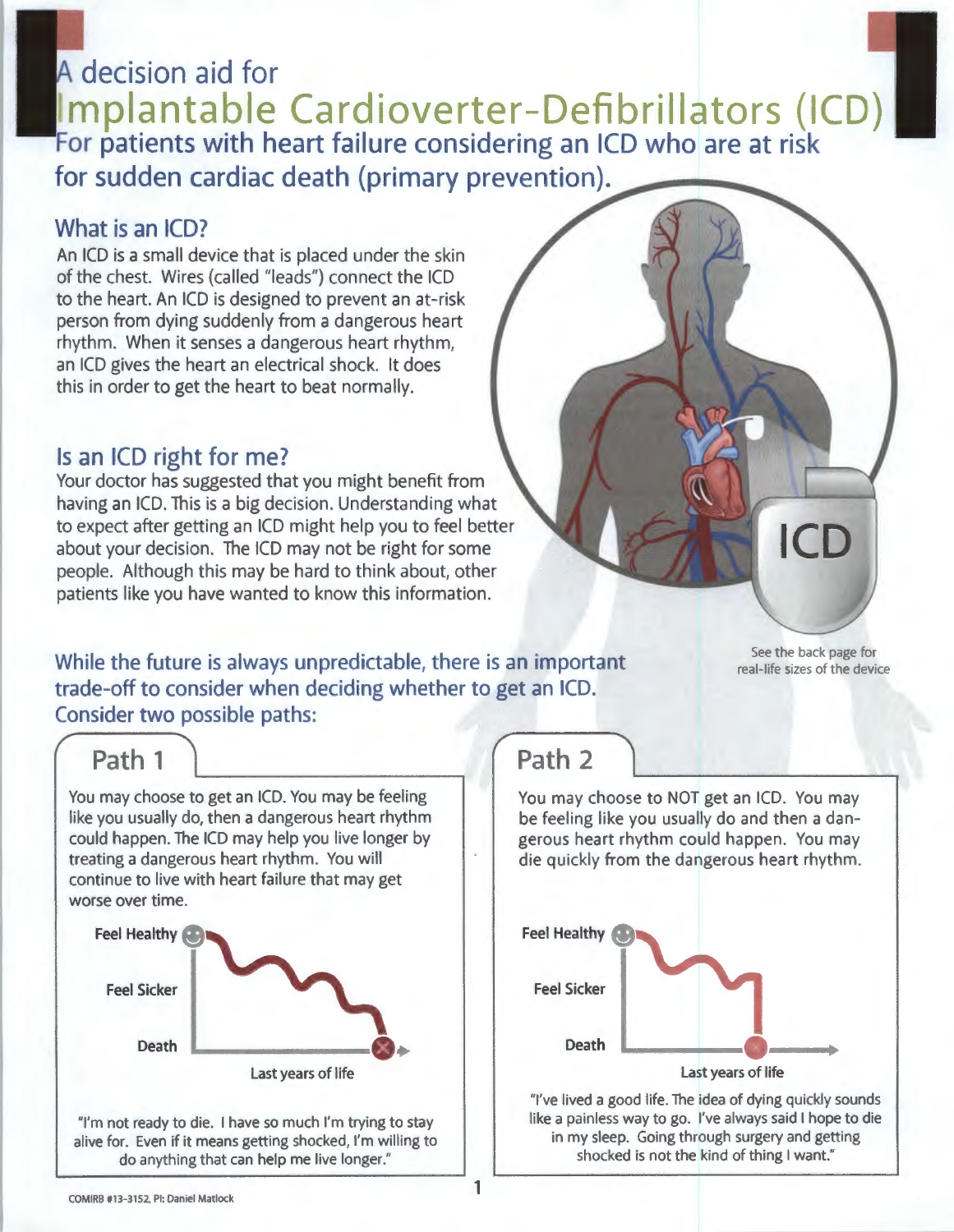# Considering an ICD

### My doctor has asked me to consider an ICD. Why?

Due to your heart failure, you are at higher risk for developing a dangerous heart rhythm. A dangerous heart rhythm can cause you to die~ within minutes if not treated.

> Heart failure is when a heart is too weak to pump enough blood for the body. People with heart failure sometimes have breathing problems, leg swelling, and feel tired. Some people with heart failure may have no symptoms.

### Does getting an ICD require surgery?

Yes, the ICD is put under the skin and one or more wires (called "leads") are put into the heart. The surgery takes a few hours. You may stay in the hospital overnight. --~



There will be a bump the size of a small bar of soap under your skin and a visible scar. See the back page for a life-size image of an ICD.

### Will an ICD make me feel better?

ICDs do not make you feel better. Some patients might get devices with other features that can make them feel better. You should talk with your doctor about these devices.

### **What are the risks of getting an ICD?**

Problems do occur:

- 4 out of every 100 patients will experience some bleeding after surgery.
- 2 out of every 100 patients will have a serious problem like damage to the lung or heart.
- About 1 out of every 100 patients will develop an infection.
- Some patients develop anxiety or depression from being shocked.

**Lifestyle Considerations**<br> **n People with an ICD should avoid st**<br> **nagnetic fields and some industria**<br> **equipment.** If you work with industria People with an ICD should avoid strong magnetic fields and some industrial equipment. If you work with industrial equipment, discuss this with your doctor. Normal appliances like a microwave are okay.

> You should not walk through the metal detector at the airport. Instead, you should ask to be hand searched. It is okay to walk through security systems at department stores.

 $\sqrt{2}$ 

Many doctors recommend that a patient not drive for up to 6 months after getting a shock from their ICD. Some states and countries have even stricter laws. Talk to your doctor about the driving laws in your area.



It is possible to exercise with an ICD. Talk to your doctor to learn which exercises are safe for you.



It is okay to have sex when you have an ICD.



You may use a cell phone but you should keep the phone at least 6 inches away from the ICD.

Over 5 years, about 20 out of every 100 patients get shocked by their ICDs. About 80 out of every 100 will not get shocked. Most shocks happen because of dangerous heart rhythms but some happen when they are not needed.

### How does it feel to receive a shock?

Patients say that getting shocked is like "being kicked in the chest." Some patients pass out before they are shocked and do not remember being shocked. Before a shock is delivered, the ICD will try to correct your dangerous heart rhythm.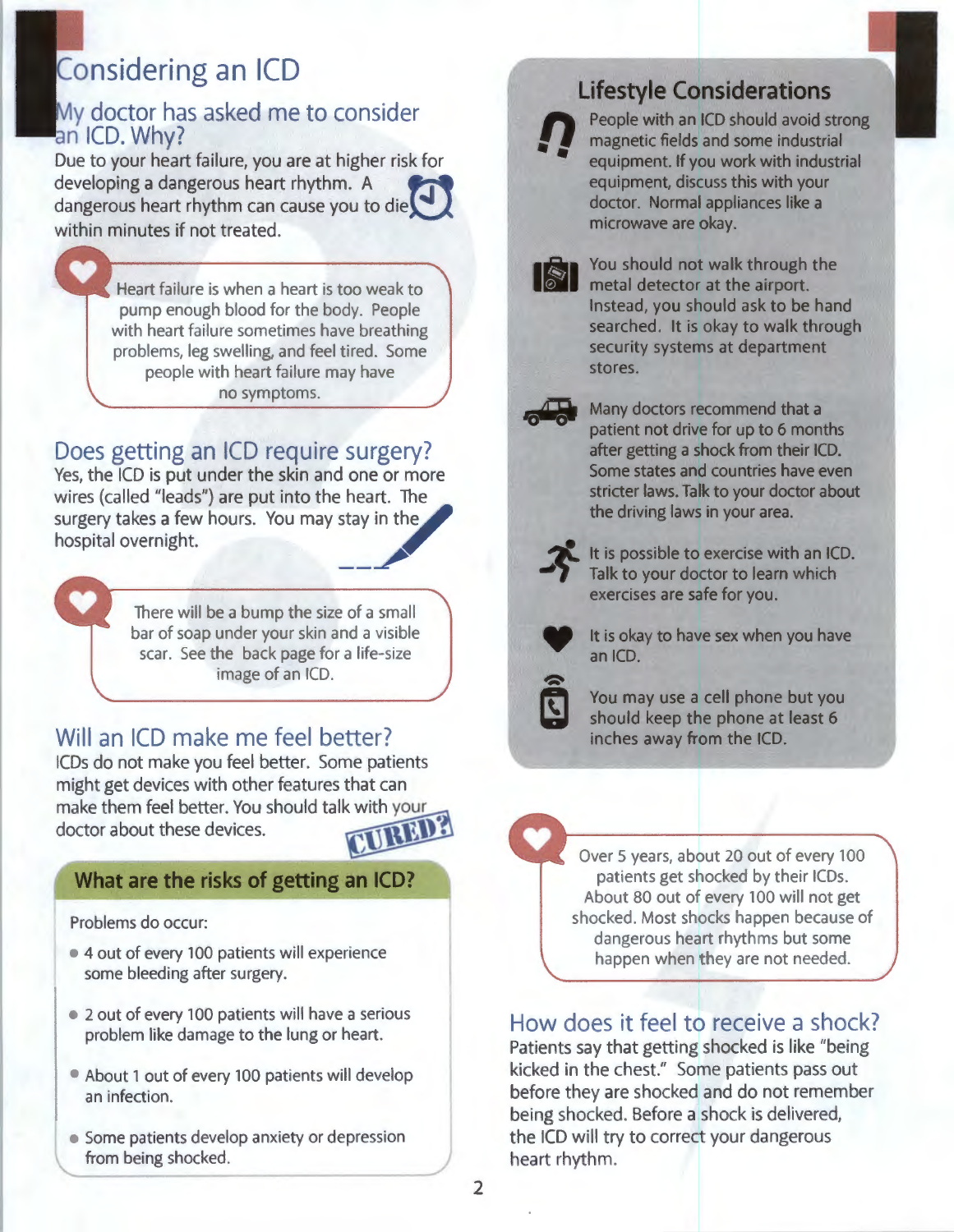# Survival-

### Would I survive a dangerous heart rhythm without an ICD?

You may survive a dangerous heart rhythm only if you are treated within a few minutes with an external shock. However, many patients die before emergency help can reach them.

Will I live longer with an ICD?\*<br>So Without an ICD: Patients without an ICD are more likely to die suddenly from a dangerous heart rhythm. Without an ICD, over 5 years, 36 out of every 100 patients with heart failure will die over a 5-year period.



With an ICD: Patients with an ICD are less likely to die suddenly of a dangerous heart rhythm. With an ICD, 29 out of every 100 patients with heart failure will die over a 5-year period. This means 7 more patients would live with an ICD over a 5-year period.

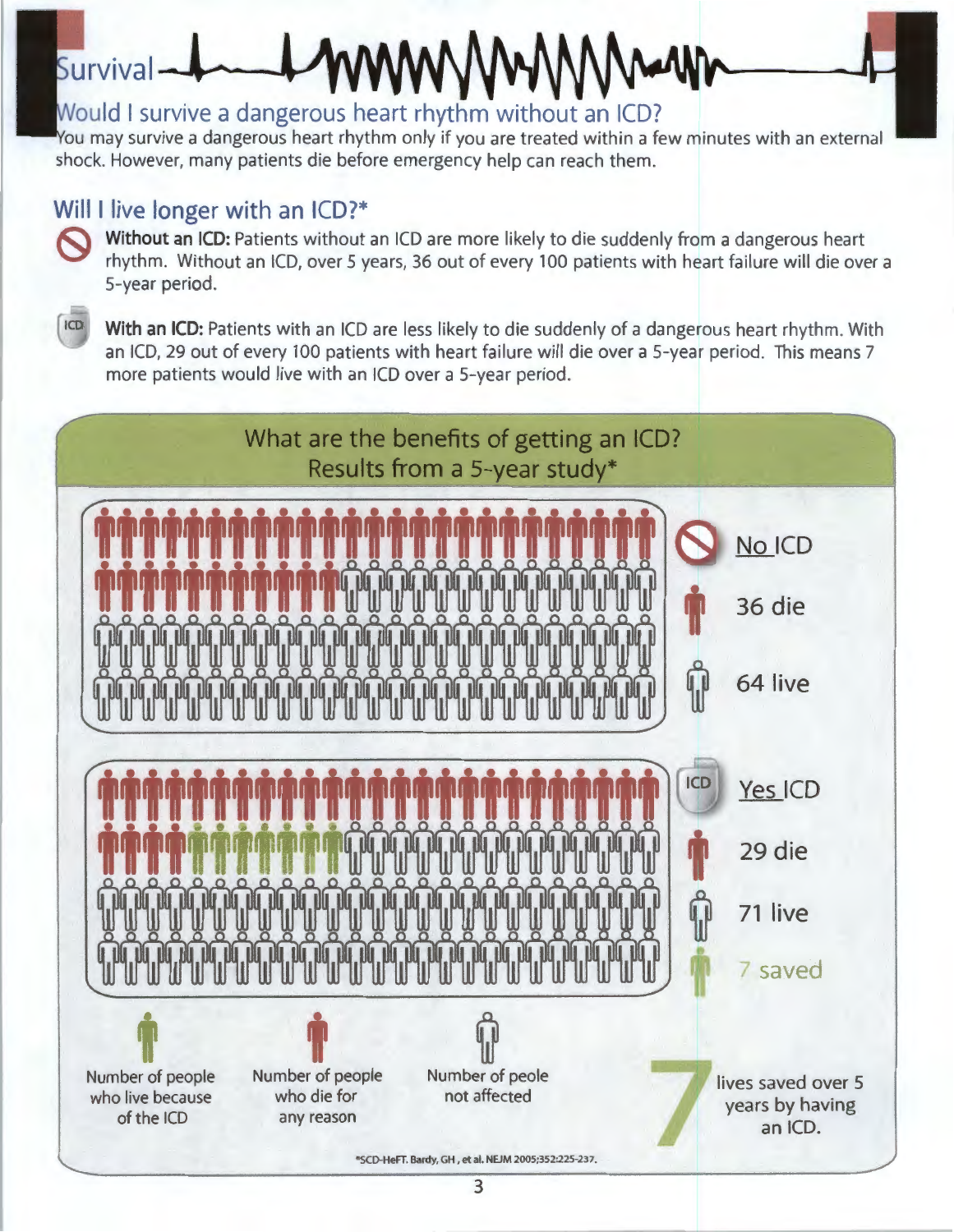# **Consider your values and wishes**

### Can the ICD be taken out?

It is best not to remove the ICD unless you have an infection or are having the ICD replaced.

### Can the ICD be turned off?

Yes. It is possible to turn off the ICD without surgery. This is even recommended when a person is close to dying of another cause.

> The ICD does not stop an advancing illness like heart failure. The only purpose of the ICD is to try to get a dangerous heart rhythm to beat normally.

ICDs have to be replaced every 5 to 10 years, when the battery wears down. This requires another surgery. Replacing ICD wires is rare but is sometimes required.

### Why would I want to turn off the ICD?

In the future, people may reach a point where living as long as possible is not what they want anymore. This could be because of worsening heart failure or another illness. When this happens the ICD can be turned off to avoid shocks.



### On a Scale...

While no-one can predict the future, if you were able to choose, how would you like to live out the rest of your life? (check one box)

| Die quickly (for example, dying<br>suddenly in your sleep) and not live<br>as long. |  | Live as long as po<br>worse over time. |
|-------------------------------------------------------------------------------------|--|----------------------------------------|
|-------------------------------------------------------------------------------------|--|----------------------------------------|

ssible even with an ailure that may get

| Reflection                                                    | with an ICD? | without an ICD? |
|---------------------------------------------------------------|--------------|-----------------|
| What benefits do you think<br>you might experience:           |              |                 |
| What losses do you think<br>you might experience:             |              |                 |
| How might your life change:                                   |              |                 |
| What frightens you about<br>living with or without<br>an ICD: |              |                 |

### 4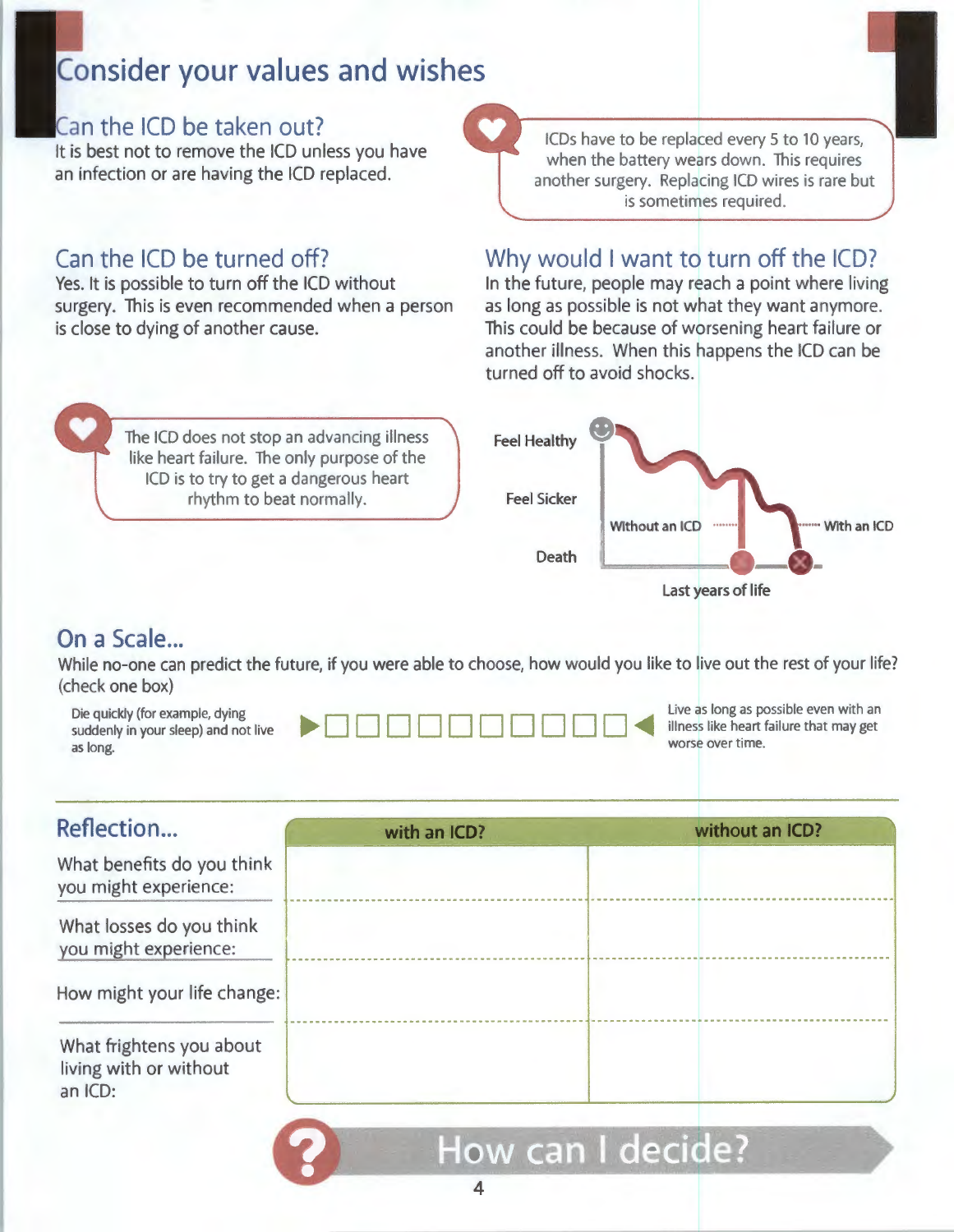# In Summary

| <b>FAQ</b>                                                     | Implant an ICD                                                                                                                                                                                                                                                                   | Do not implant an ICD                                                                                                                                                                           |
|----------------------------------------------------------------|----------------------------------------------------------------------------------------------------------------------------------------------------------------------------------------------------------------------------------------------------------------------------------|-------------------------------------------------------------------------------------------------------------------------------------------------------------------------------------------------|
| What does an<br>ICD do?                                        | An ICD may stop a dangerous heart<br>rhythm that could cause sudden death<br>by giving an electical shock to the heart.                                                                                                                                                          | Without an ICD, you will have a<br>higher risk of dying suddenly if<br>adangerous heart rhythm<br>happens.                                                                                      |
| What is involved?                                              | An ICD is put under the skin on your<br>chest and wires ("leads") go into your<br>heart. You will probably stay one night<br>in the hospital. In about 5-10 years,<br>when the battery runs out, the ICD<br>will need to be replaced                                             | You can continue to use<br>medicine to treat your heart<br>problem.                                                                                                                             |
| Will I live longer with<br>an ICD?                             | Patients with an ICD are less likely to die<br>suddenly of a dangerous heart rhythm.<br>With an ICD, 29 out of 100<br>patients with heart failure will die over<br>a 5-year period. This is 7 fewer deaths<br>than if they did not have an ICD.                                  | Patients without an ICD are more<br>likely to die suddenly from a<br>dangerous heart rhythem. Without<br>an ICD, 36 out of 100 patients with<br>heart failure will die over a 5-year<br>period. |
| Will I get shocked by<br>the ICD? What will<br>that feel like? | Over 5 years, 20 out of every 100<br>patients who have an ICD will get a<br>shock. 80 out of 100 patients will not<br>get shocked.                                                                                                                                               | You will not get a shock from<br>an ICD.                                                                                                                                                        |
| What are the risks of<br>getting an ICD?                       | 4 our of every 100 patrients will have<br>some bleeding. 2 out of every 100<br>patients will have a serious probelm,<br>such as damage to the lung, a heart<br>attack, or a stroke. 1 out of every 100<br>patients will get an infection, which<br>may require removing the ICD. | You will not have the risks of<br>placing an ICD.                                                                                                                                               |
| Will an ICD improve<br>my symptoms?                            | Having an ICD will not improve your<br>symptoms or cure your heart problem.                                                                                                                                                                                                      | Your symptoms will be influecned<br>by your heart failure.                                                                                                                                      |
| Are there things I<br>cannot do?                               | This depends on your heart problem.<br>Talk to your doctor about driving<br>limitations and other activities.                                                                                                                                                                    | Even without an ICD, talk with<br>yourdoctor about driving<br>limitations and other activities.                                                                                                 |
| Can the ICD be<br>taken out?                                   | It is best not to remove the ICD unless<br>it gets infected or it is time to have it<br>replaced when the battery runs out.                                                                                                                                                      | Does not apply.                                                                                                                                                                                 |
| Can the ICD be<br>turned off?                                  | Yes, the ICD can be turned off without<br>surgery. This is recommended if a<br>person is likely to die from another illness.                                                                                                                                                     | Does not apply.                                                                                                                                                                                 |